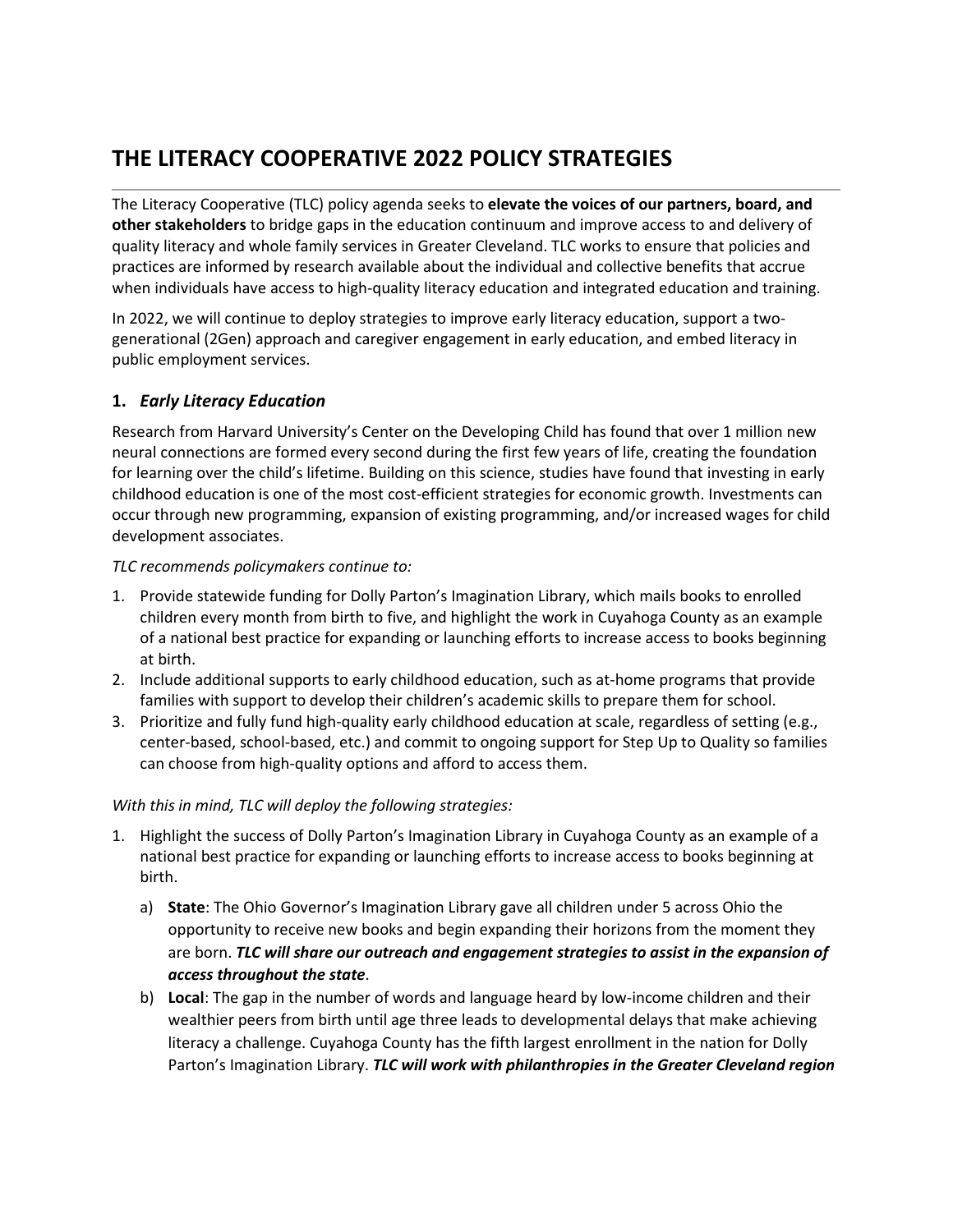# *to seek ways to align strategy and pool funds to build the capacity and resources to ensure all children have access to these and other programs.*

- 2. Access to high-quality early childhood programming is not always available to families in our community. Needed alternatives to this programming include at-home supports that provide the tools to prepare children for school, especially in high poverty areas.
	- a) **Federal:** The Adult Education and Family Literacy Act is part of WIOA. However, program measures for family literacy are not mandated in WIOA and make funding less of a priority. *TLC will advocate for adult education instruction that includes family literacy focused on the caregivers' role as their children's advocate and first teacher.*
	- b) **State:** Best practices such as SPARK and MomsFirst have proven effective in preparing children to enter kindergarten at grade level. *TLC will advocate braiding state funds that allow for family engagement and literacy activities that focus on the success of preparing children for school and advancing opportunities for their caregivers.*
	- c) **Local:** Greater Cleveland offers several examples of quality caregiver engagement. Quality is defined as authentic engagement, soliciting input rather than just feedback, and acting upon that input and feedback. *TLC will continue to work towards better caregiver engagement in the 2Gen Steering Committee and is willing to host listening sessions, share information, or otherwise support efforts to both secure and share input and feedback.*
- 3. Prioritize and fully fund high-quality early childhood education at scale, regardless of setting (i.e., center-based, school-based, etc.) and commit to ongoing support for Step Up to Quality.
	- a) **Federal**: The Committee for Education Funding has a strong advocacy platform which includes increasing funding in early education. Recognizing the importance of access to quality early education and its impact on a child's future literacy, *TLC will support our partners to align with the committee's position of increasing the investment in education to five cents for every dollar of the federal budget.*
	- b) **State**: Step Up to Quality was nearly dismantled in the last state budget process and cannot be at risk for the next. TLC and our early education partners will reach out to the study committee to encourage members to meet with providers and consumers to assess the value of the initiative in multiple communities. *TLC will support our partners' advocacy for funding communities in Greater Cleveland most in need of supplemental support to offer access to high-quality early childhood programming***.** *TLC will continue to provide Step Up to Quality professional development sessions to assist early childhood educators to obtain and maintain credentials.*
	- c) **Local**: A caregiver's income is a significant determinant of their child's early learning experiences and outcomes. The PRE4CLE plan clarifies the partnership with Cuyahoga County government to expand Universal Pre-K to all children. *TLC will support our partners' advocacy to local elected officials for an increase in the tuition assistance available to families for early childhood programs, especially those with low income.*
- **2.** *Support two-generational practices and encourage caregiver engagement in early education*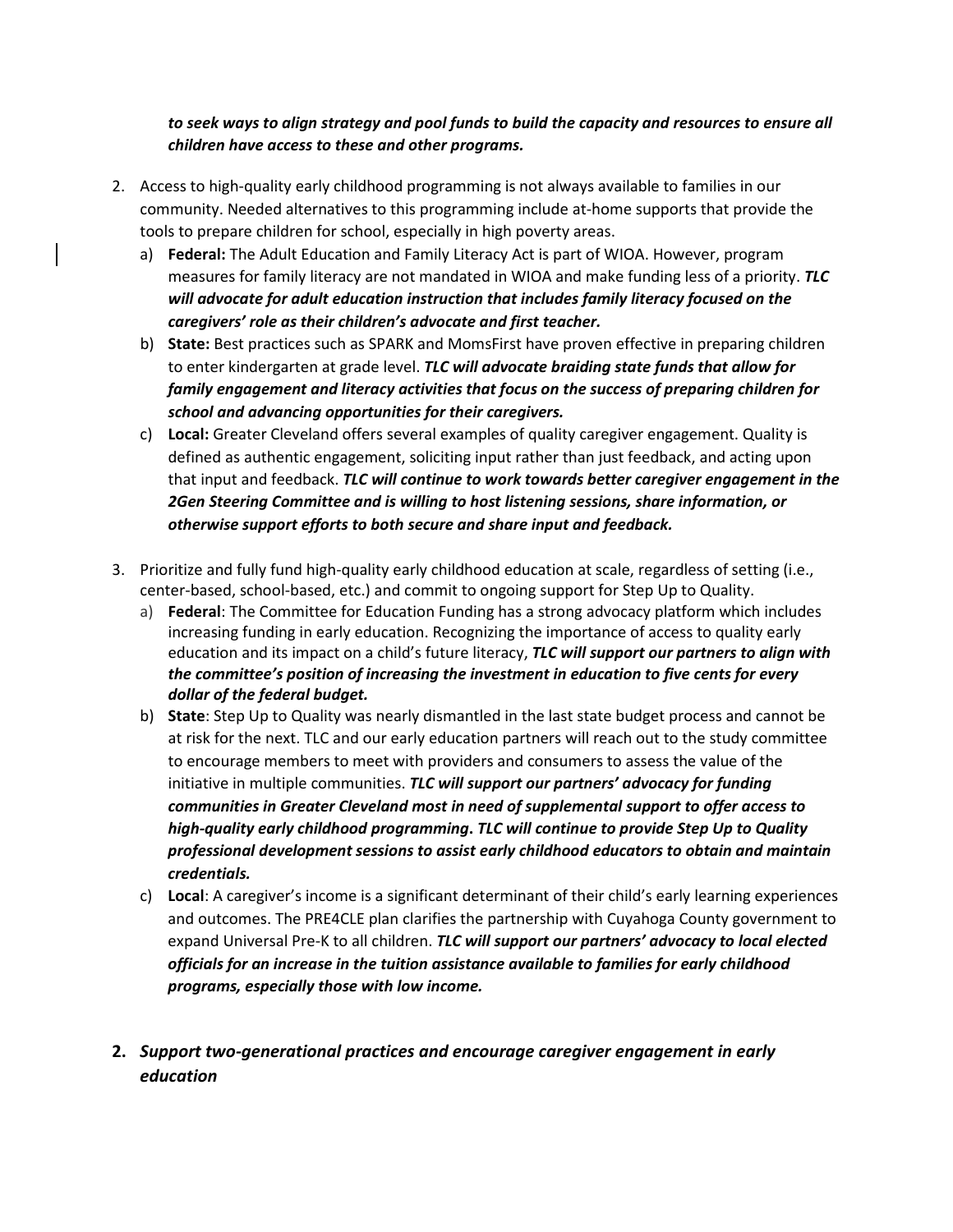Research shows that development gaps between children who have caregivers with low income and low education levels and their peers who come from more affluent, well-educated families show up as early as three and persist through high school. Research also shows that low-income families spend a larger percentage of their earnings on childcare and preschool, even though the quality of these programs is not as high as those that their wealthier counterparts attend. Organizations such as the Aspen Institute, the United States Chamber of Commerce, and the Annie E. Casey Foundation have started turning to two-generation, or whole family strategies.

### *To continue work in this space, TLC recommends that policymakers:*

- 1. Integrate income and workforce development programs into early childhood programming to include and promote opportunities that unlock the full potential of caregivers, incentivize programs to address the well-being of families, and simultaneously work with children and caregivers together.
- 2. Invest in a countywide two-generation practice that supports family learning, partners with families as equals, invites children to learn, and allows adults to apply their skills.
- 3. Promote and incentivize reductions in racial disparities in access to and success in literacy related programming.

### *With this in mind, TLC will deploy the following strategies:*

- 1. Explore the best ways to engage caregivers and other users of resources in the Ohio Department of Education Whole Child Framework or the Governor's Children's Initiative.
	- a) **State**: Conditions of Covid-19 have made it challenging to engage with stakeholders. *TLC will reach out to the Ohio Department of Education and offer to host a listening session for them as part of the annual 2Gen Summit.*
	- b) **Local**: Bringing state issues to local audiences is an important role of an intermediary. *TLC will host a regional meeting in Cuyahoga County with the new Director of Children's Initiatives.* At this meeting, we will share the importance of whole family approaches to services, and we will include caregiver voices.
- 2. Invest in programs that build a strong foundation in life for young children, including childcare and two-generation strategies, that support caregivers in both employment and raising children.
	- a) **Federal**: Ascend from the Aspen Institute has explored the effectiveness of two-generation approaches across the country. From this work, they have identified Head Start and Child Care and Development Block Grants as priorities for supporting caregiver engagement and providing funding for childcare. Recognizing the importance of engagement and support in twogeneration strategies, the current funding levels for both programs should be maintained. Likewise, the current income threshold guidance for the Child Care and Development Block Grants should be maintained, if not increased. *TLC will support our partners in advocating for increased funding.*
	- b) **State**: The U.S. Department of Health and Human Services has granted flexibility and guidance on how to use TANF, Medicaid, and Community Services Block Grants to implement twogeneration strategies. Building from successes shown in Utah and Connecticut, the State of Ohio should prioritize and incentivize collaborations among early childhood, human service, and postsecondary entities to support caregivers in fulfilling their responsibilities by helping them balance family and work priorities. *TLC will share brief profiles of 2Gen strategies in Greater Cleveland that partner with Head Start, Medicaid, TANF, or other federal programs and will distribute them to the General Assembly.*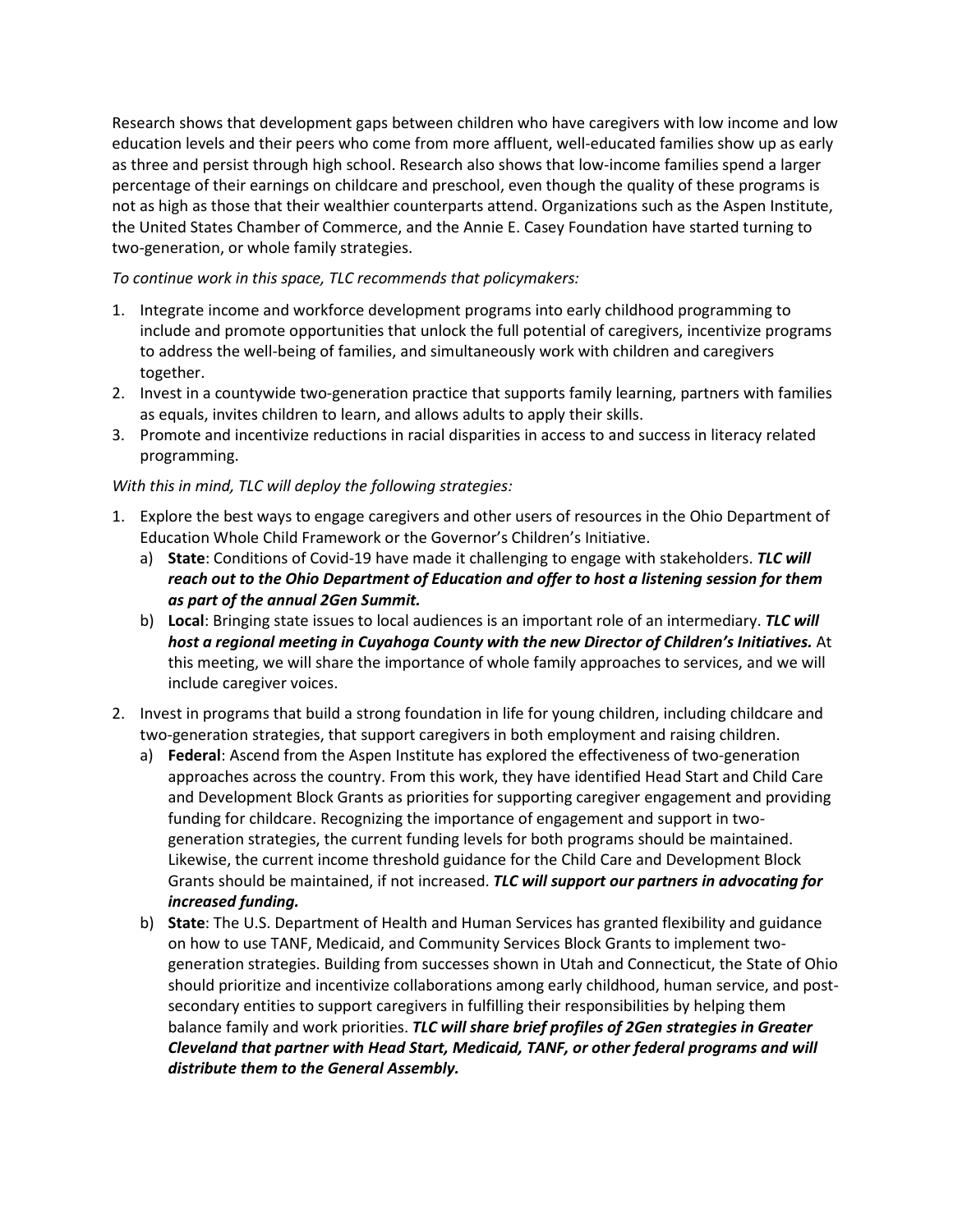- c) **Local**: Through expansion of Universal Pre-K, County Jobs and Family Services will begin to work with the Office of Early Childhood to develop a two-generation family engagement structure that will integrate childcare clients with workforce efforts. A working committee has already begun this work. As the County implements this strategy, they should consider best practices from other two-generation efforts, like Cincinnati's Intergenerational Success Project or Newport, KY's Brighton Center, a best practice being replicated in Cleveland with CHN Housing Network's Scholar House. *TLC will work with the 2Gen Steering Committee to advocate for funding and support to expand these practices in Cuyahoga County.*
- 3. Develop a countywide two-generation practice that builds family well-being by intentionally and simultaneously working with children and their caregivers.
	- a) **Local**: 2Gen or whole family efforts continue to grow across Cuyahoga County. In some cases, programs are adding new programming that rounds out their continuum of services and in other cases programs are identifying new partners to do so. With six active whole family programs represented on the Steering Committee, TLC will turn to the importance of measuring their work at a community level. *TLC will facilitate discussions with evaluators and a data committee to establish a draft dashboard of community-level whole-family indicators.*

# **3.** *Embed literacy in training and workforce programs to increase opportunities for anyone engaging in public services related to employment*

Some public programs offer or require work/workforce-related programming as a condition for continued support or services. These include CCMEP (Comprehensive Case Management Employment Program), TANF, SNAP, and WIOA programming. There are also regular conversations across the Ohio General Assembly about requiring Medicaid recipients, or any public benefit recipient, to participate in work or workforce programming.

Successful educational outcomes support long-term workforce success, but adult learners are frequently faced with having to make a choice between supporting their families or participating in literacy programming. There are nearly one million Ohioans without a high school diploma or equivalency, and they are often stuck in low-wage jobs with limited opportunities for growth. Workplace literacy programs help to address these gaps and offer an on-ramp to middle-skill jobs. Ohio can increase access to remedial education and high school equivalency training by contextualizing curriculum and offering it as part of industry-specific credential training.

#### *TLC recommends policymakers:*

- 1. Offer technical assistance and incentives for local areas to develop Integrated Education and Training (IET) programs allowable under WIOA to increase the attainment of literacy gains, technical credentials, and employment.
- 2. Mandate that programs proactively connect post-secondary students to the public benefits they are eligible for and monitor potential impacts of the Benefit Cliff.
- 3. Build capacity and collaboration between literacy, workforce, and human services providers to increase use of contextualized curriculum in targeted industry sectors, IET, and whole family programming.

# *With this in mind, TLC will deploy the following strategies:*

1. Incent the integration of basic education and workforce programs to increase the employment of individuals with low literacy or educational attainment.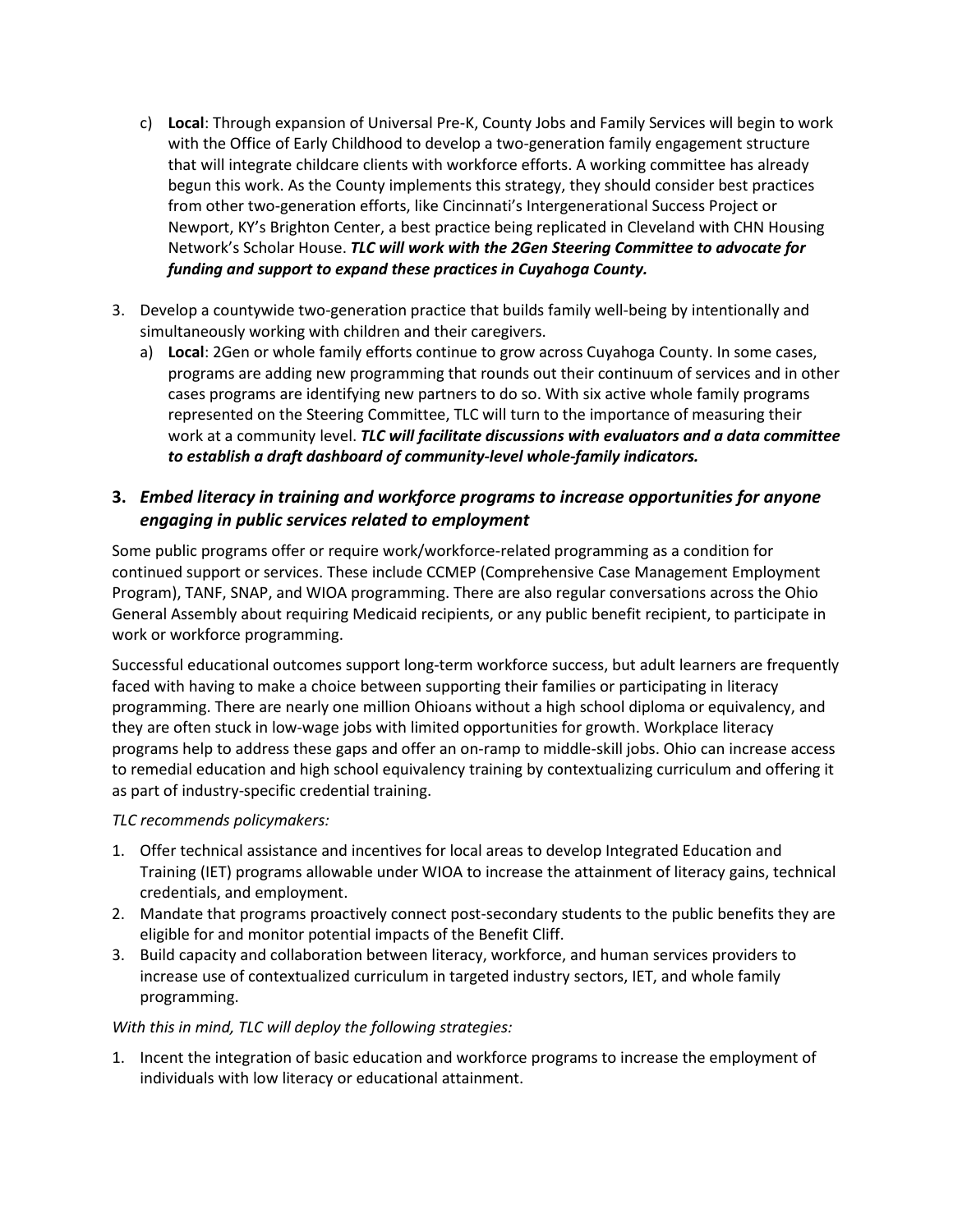- a) **Federal**: Federal legislation governs primary streams of funding for workforce development and adult literacy programming. Specifically important are reauthorization of WIOA, the Higher Education Act, and passage of additional measures like the Jobs Act which would allow Pell Grants to cover high-quality, short-term training programs, and the Strengthening Research in Adult Education Act that requires data collection and research on successful state and local adult education and literacy activities. *TLC will support our partners like the Coalition on Adult Basic Education and the Ohio Workforce Coalition as they develop policy recommendations to improve these federal acts and as they advocate and promote these recommendations to Ohio's federal delegation to the US Congress.*
- b) **Federal:** All workers, and those seeking work, need access to foundational digital skills as well as skills necessary to advance or reskill for a new job. *TLC will work with the Ohio Workforce Coalition to submit recommendations to Ohio's federal delegation to the US Congress.*
- c) **State:** Adult education must be integrated into technical training to be covered by WIOA funding. Despite this policy, there continues to be a disconnect between technical training program educators and their adult education colleagues. *TLC will submit recommendations to the Office of Workforce Development at Ohio Department of Job and Family Services and Ohio Aspire about how they can help local areas to build IETs.*
- d) **Local:** As state policymakers need to understand how to better support local areas, local areas need to better understand allowable ways to integrate adult education and workforce programming. *TLC will present to the NEO Workforce Coalition, with Towards Employment, on how providers in Greater Cleveland can integrate adult education and workforce programming under WIOA or other funding streams.*
- 2. Build the capacity of adult education and higher education partners to implement IET programs.
	- a) **State**: The Ohio Department of Higher Education convenes a Professional Development Network which provides learning opportunities for Aspire instructors. IET programs should be a recurring topic for the network. *TLC will explore professional development partnerships on IET and other innovative topics.*
	- b) **Local**: Learning networks are one of the most effective ways to spread and build practices. *TLC will make recommendations to Ohio's Aspire leadership to create a network of IET program practitioners to share best practices and identify ways to partner.*
- 3. Provide contextualized curriculum in targeted industry sectors or occupations for which there is a local employer demand.
	- a) **State**: TLC has facilitated the development of contextualized curriculum in manufacturing, construction, IT, hospitality, and healthcare. *TLC will partner with the Ohio Workforce Coalition to begin an online catalog of contextualized programs and invite others to add to it.*
	- b) **State**: The Adult Diploma continues to grow in Ohio as an alternative option for adults to secure a high school equivalency at the same time they earn an industry-specific credential. *TLC will promote the adult diploma program to Ohio Workforce Coalition members, elected officials, and other stakeholders to encourage more adults with specific career interests to use this option for better access to economic mobility.*
	- c) **Local:** The Cuyahoga County Workforce Funders Group created an Action Plan to develop a coordinated, well-functioning workforce system for the County. The three industry sectors in Cuyahoga County that are fundamental to the region's economic development strategy are manufacturing, healthcare, and IT. *TLC will participate on the sector partnership committees to ensure awareness of and access to the contextualized curriculum and to encourage its use to*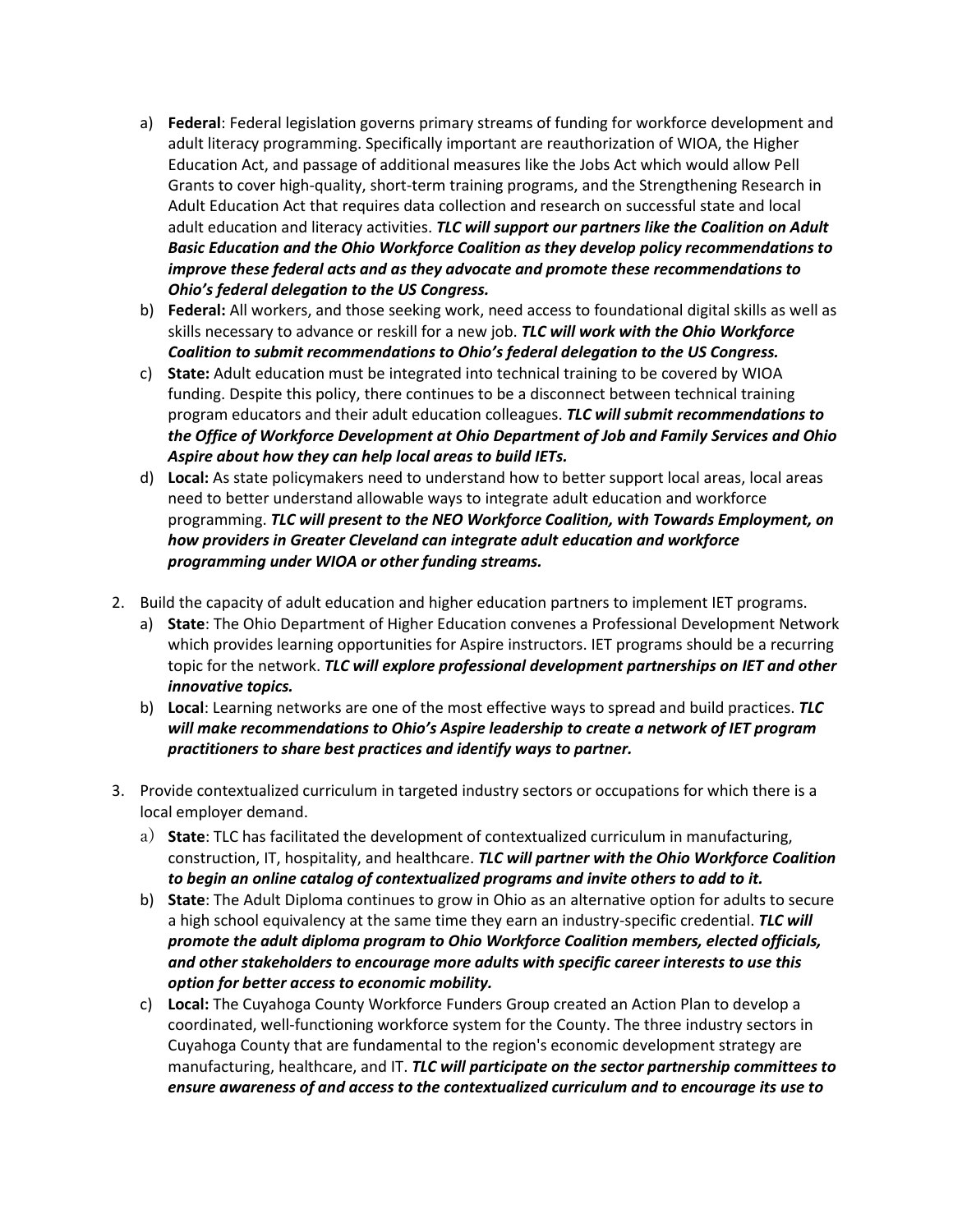*develop the skills of the new and incumbent workers. TLC will also work with the partnership committees to locate and secure funding that can address literacy needs of adults.*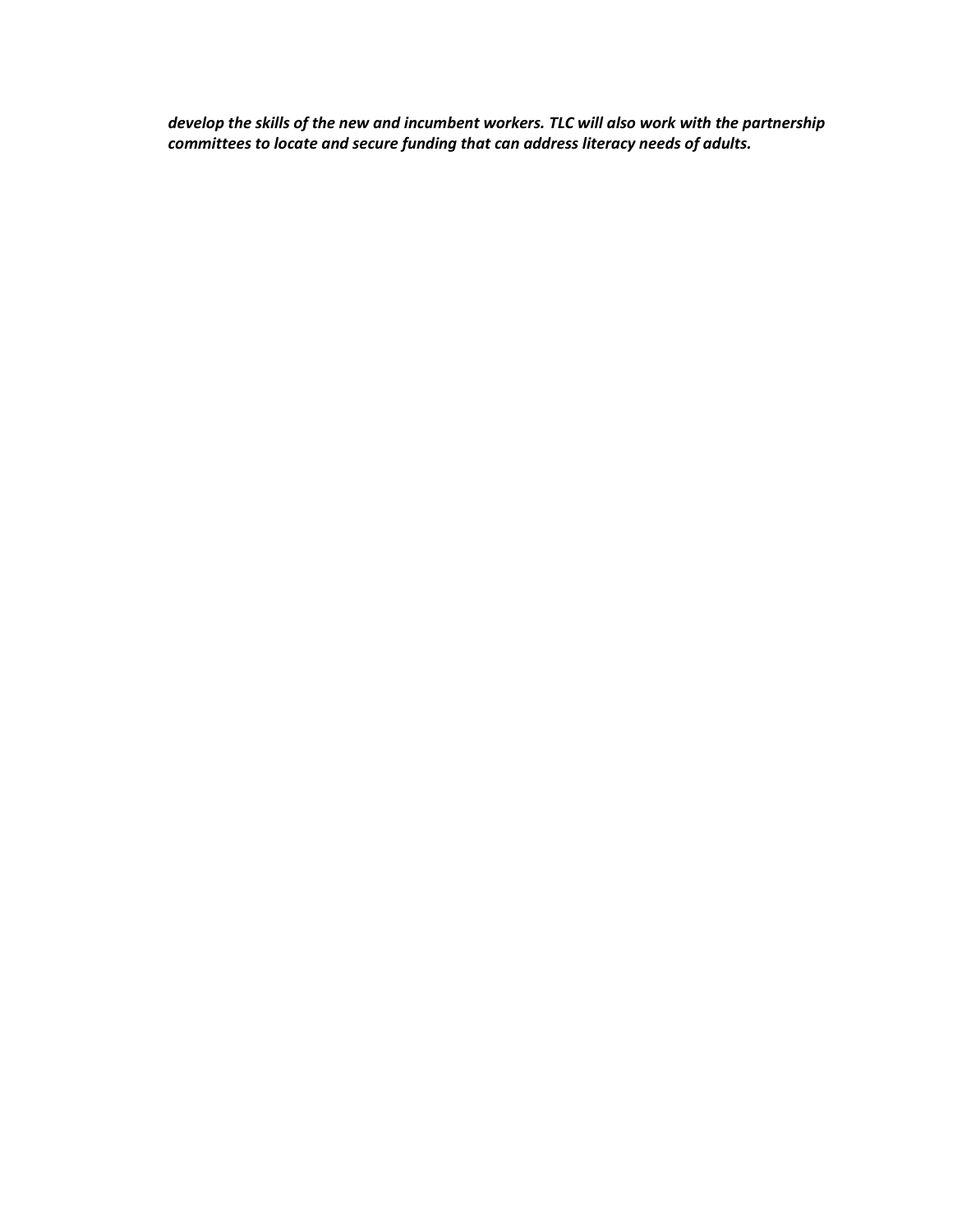#### Endnotes:

Ascend at the Aspen Institute (March 2016). *Making Tomorrow Better Together: Report of the Two-Generations Outcomes Working Group*. Retrieved from http://ascend.aspeninstitute.org/resources/making-tomorrow-better-together

Center on the Developing Child (2009). *Five Numbers to Remember About Early Childhood Development* (Brief). Retrieved from www.developingchild.harvard.edu

Coalition on Adult Basic Education (COABE; June 2021). *Letter to increase awareness of the ATB program*. Retrieved from: https://drive.google.com/file/d/14Bk8ZFw858uWSTHFgiCuOea54ye2YGt/view

Heckman, James (December 2012). *Invest in Early Childhood Development: Reduce Deficits, Strengthen the Economy*. Retrieved from heckmanequation.org/assets/2013/07/F\_HeckmanDeficitPieceCUSTOM-Generic\_052714-3-1.pdf

Heckman, James. The Economics of Inequality: The Value of Early Childhood Education American Educator. Spring 2011, Vol. 35, No. 1, American Federation of Teachers.

King, Christopher T., Coffey, Rheagan, and Smith, Tara C. Foundation for Child Development (November 2013). *Promoting Two-Generation Strategies: A Getting-Started Guide for State and Local Policy Makers*. Retrieved from www.fcd-us.org/sites/default/files/Dual-Gen%20Getting%20Started%20Guide.pdf

Laughlin, Lynda (Spring, 2011). *Who's Minding the Kids? Child Care Arrangements*. Household Economic Studies. Retrieved from www.census.gov/prod/2013pubs/p70-135.pdf

Lee, Valerie E., and Burkam, David T. *Inequality at the Starting Gate: Social Background Differences in Achievement as Children Begin School*. Economic Policy Institute, 2002

National Coalition for Literacy (April 2021). *Bipartisan Support for Adult Education Research*. Retrieved from: https://national-coalition-literacy.org/2021/04/bipartisan-support-for-adult-education-research/

National Scientific Council on the Developing Child (2007). *The Science of Early Childhood Development: Closing the Gap Between What We Know and What We Do.* Retrieved from www.developingchild.harvard.edu

Policy Matters Ohio (March 2017). *SNAP to Skills: A pathway to expand education and training resources in Ohio without limiting food assistance.* Retrieved from https://www.policymattersohio.org/researchpolicy/pathways-out-of-poverty/basic-needs-unemployment-compensation/workforcedevelopment/snap-to-skills

Snipes, Darrielle (June 2019). *Ohio Governor's Imagination Library Gets \$5 Million In State Budget*. Retrieved from https://radio.wosu.org/post/ohio-governors-imagination-library-gets-5-million-statebudget#stream/0

The Annie E. Casey Foundation (November 2014). *Creating Opportunity for Families: A Two-Generation Approach*. Retrieved from http://www.aecf.org/resources/creating-opportunity-for-families/